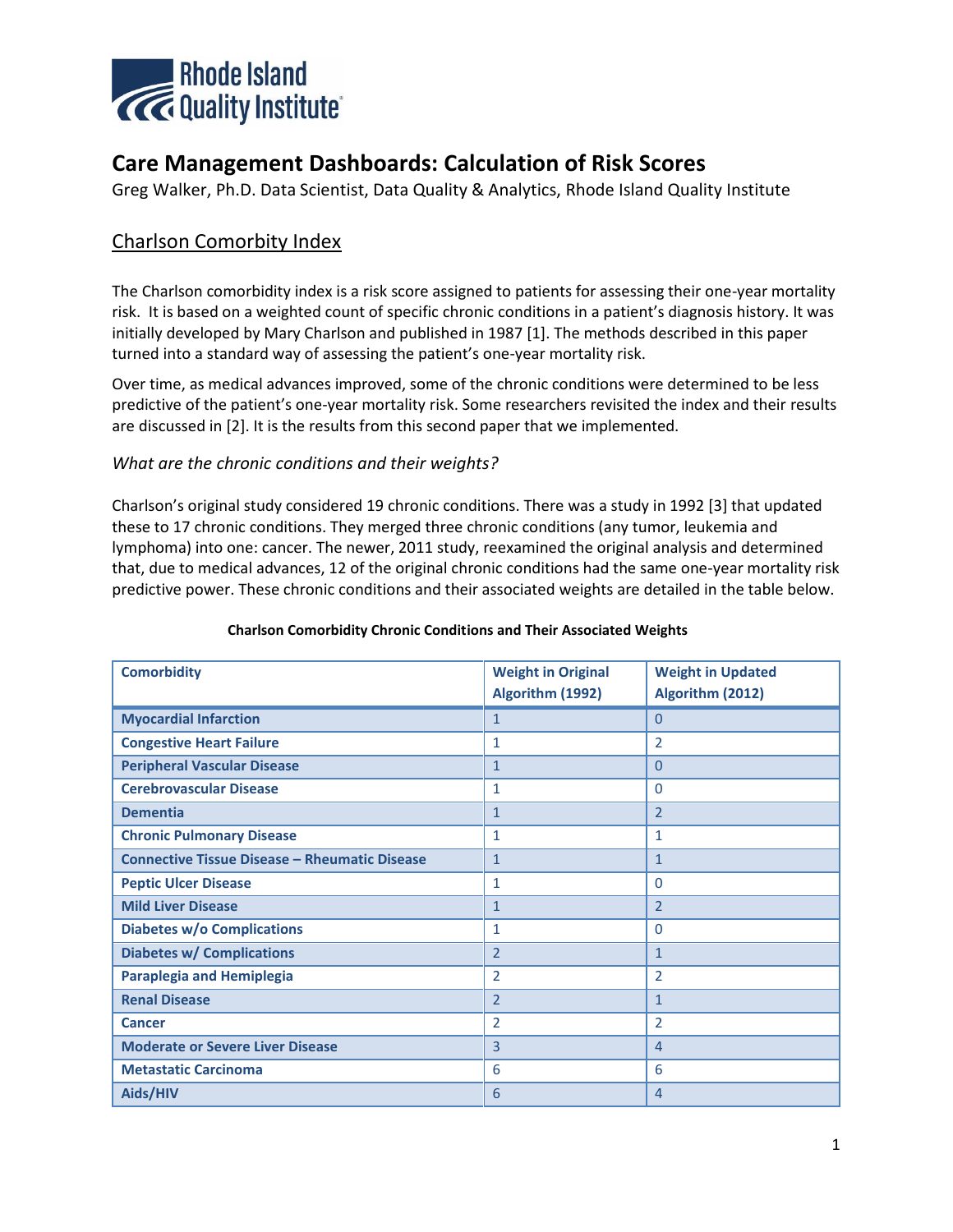

## *How is this implemented?*

To calculate a patient's CCI, we determine where the patient had any number of the Comorbidities in their patient history, either in diagnoses or patient problems. Whenever the patient's record is updated, we update the CCI.

### *How is CCI shown in the Care Management Dashboards?*

In the Care Management Dashboards we present the Charlson Comorbidity Index as a low, medium or high risk assessment. The actual score and the assessment are shown in the drilldown reports. They are color coded to visually indicate the risk range. The ranges, assessments and color codes are listed below. Essentially, green is low risk, yellow is moderate risk and red is high risk. These groupings are found in the original paper by Charlson [1].

| <b>Charlson Comorbidity Index Ranges</b> | <b>Risk Assessment</b> |  |
|------------------------------------------|------------------------|--|
| $0 - 2$                                  | Low                    |  |
| $3 - 4$                                  | Moderate               |  |
| $>= 5$                                   | High                   |  |

# LACE Index (Inpatient only)

The LACE index is a risk score assigned to patients for assessing their 30-day readmission risk at discharge, after an inpatient stay. It is only valid for inpatient encounter types in our data. It is based on four specific indicators [4]:

- 1. Length of stay
	- a. Measured in number of days
- 2. Acuity of admission
	- a. Were they admitted through the Emergency Department or not?
- 3. Charlson Comorbidity Index
- 4. Emergency Department Visits in the Prior Six Months

Within the Care Management dashboard, we calculate these elements 'on the fly' using live data. This means that the LACE score reflects the most up-to-date information.

#### *Risk Assessment Categorization*

In order to more easily differentiate between high and low LACE scores, we provide color coding according to Risk Assessment, as described in [5].

| <b>LACE Index Ranges</b> | <b>Risk Assessment</b> |  |
|--------------------------|------------------------|--|
| $0 - 4$                  | Low                    |  |
| $5-9$                    | Moderate               |  |
| >9                       | High                   |  |